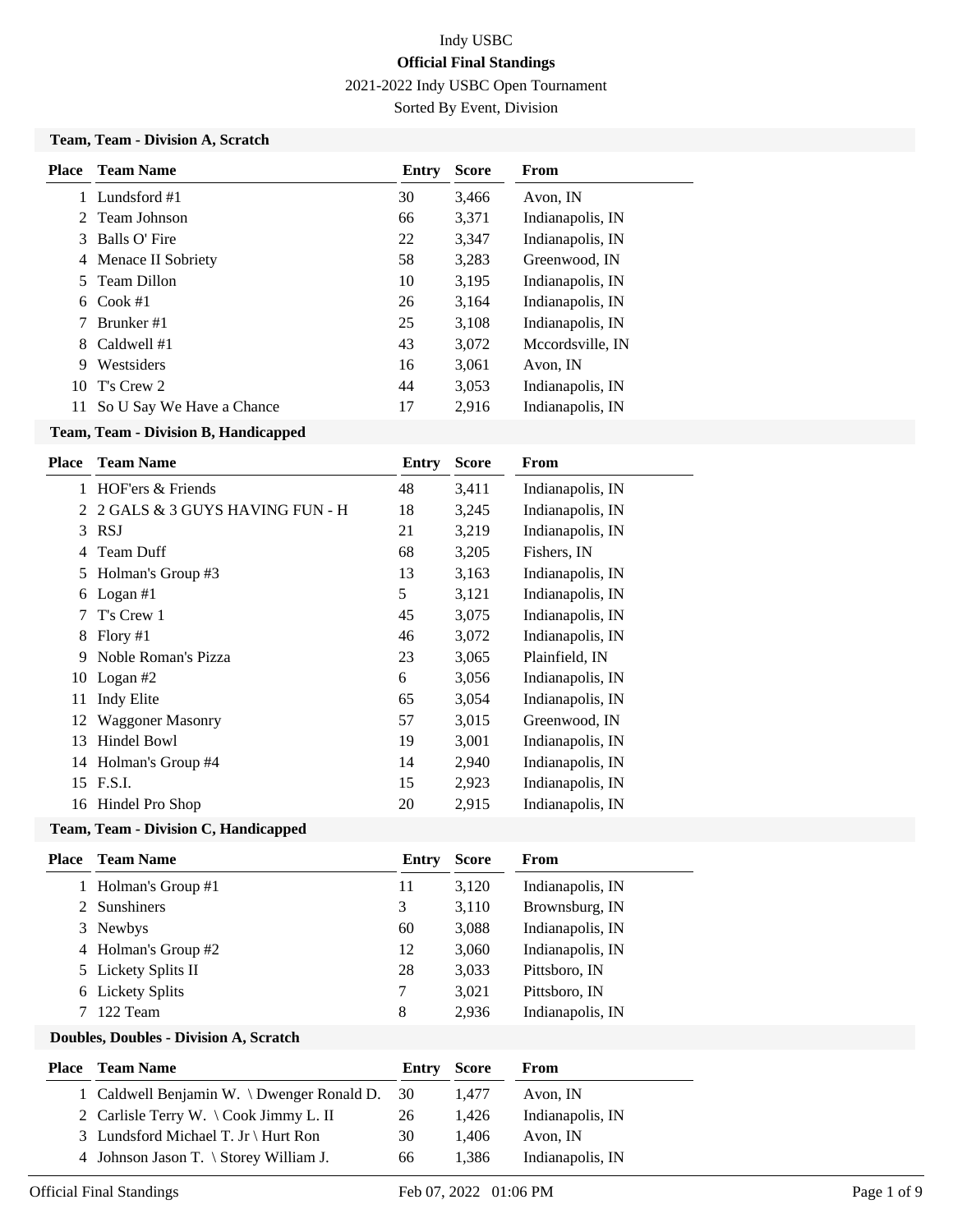2021-2022 Indy USBC Open Tournament

Sorted By Event, Division

## **Doubles, Doubles - Division A, Scratch**

| <b>Place</b> | <b>Team Name</b>                             | Entry | <b>Score</b> | From             |
|--------------|----------------------------------------------|-------|--------------|------------------|
| 5            | Johnson Michael H. \ Lane Jonathan D.        | 16    | 1,359        | Avon, IN         |
| 6            | Caldwell Benjamin W. \ Hurt Ron              | 39    | 1,355        | Mccordsville, IN |
| 7            | Jordan Desmond C. \ Brown Phillip H. II      | 73    | 1,349        | Indianapolis, IN |
| 8            | Hibbard William P. \ Mann Jeffery S.         | 37    | 1,341        | Indianapolis, IN |
| 9            | Woodmansee Terry A. Jr \ Mann Jeffery S.     | 38    | 1,307        | Greenwood, IN    |
| 10           | Capps Kent J. $\$ Bradley Timothy C.         | 13    | 1,305        | Indianapolis, IN |
| 11           | Marqua Tammy J. \ Marqua Herbert A.          | 21    | 1,301        | Indianapolis, IN |
| 12           | Perez Jean F. \ Lang Steve                   | 62    | 1,282        | Greenwood, IN    |
| 13           | Sutton Jeffrey A. Jr \ Mann Jeffery S.       | 55    | 1,279        | Indianapolis, IN |
| 14           | Logan Richard A. \ Singhurst Mark A.         | 5     | 1,274        | Indianapolis, IN |
| 15           | Dillon Joseph M. \ Eli Mark D.               | 27    | 1,245        | Indianapolis, IN |
| 16           | Caldwell Benjamin W. \Carlisle Terry W.      | 64    | 1,227        | Indianapolis, IN |
| 17           | Brink Terry L. \ Walker Brian J.             | 17    | 1,226        | Indianapolis, IN |
| 18           | Circle Jeffrey L. \ Lang Steve               | 22    | 1,220        | Indianapolis, IN |
| 19           | Byrd Kayla A. \ Dwenger Ronald D.            | 41    | 1,219        | Greenfield, IN   |
| 20           | Maurer Brian T. \ Carlisle Terry W.          | 12    | 1,215        | Indianapolis, IN |
| 20           | Sutton Jeffrey A. Jr \ Baldwin William G. Jr | 33    | 1,215        | Beech Grove, IN  |
| 22           | Seyffarth Lisa M. \ Seyffarth Christopher G. | 19    | 1,212        | Indianapolis, IN |
| 23           | Harris Roger E. \ Hiday Gary J.              | 6     | 1,200        | Indianapolis, IN |
| 24           | Sisk Dennis "Ryan" R. \ Cooper Brandon J.    | 71    | 1,193        | Greenwood, IN    |
| 25           | Gray Mark A. \ Maluck Andrew T.              | 16    | 1,188        | Avon, IN         |
| 26           | Brunker Glen E. \ Deak Logan D.              | 40    | 1,184        | Indianapolis, IN |
| 27           | Lyons Terry A. \ Sutton Jeffrey A. Sr        | 10    | 1,168        | Indianapolis, IN |
| 28           | Hadley Macie \ Mann Jeffery S.               | 25    | 1,161        | Indianapolis, IN |
| 29           | Rice Bryan J. \ Ewing Lucas A.               | 53    | 1,155        | Greenwood, IN    |
|              |                                              |       |              |                  |

## **Doubles, Doubles - Division B, Handicapped**

| Place | <b>Team Name</b>                                            | Entry | <b>Score</b> | From             |
|-------|-------------------------------------------------------------|-------|--------------|------------------|
|       | 1 Hunt Mark A. \ Hardiman Robert J.                         | 19    | 1,359        | Indianapolis, IN |
| 2     | Robinson Rodre' L. \ Jones Reginald O. Jr                   | 35    | 1,304        | Indianapolis, IN |
| 2     | Martin Robert H. $\setminus$ Kelley Dean P.                 | 42    | 1,304        | Indianapolis, IN |
| 4     | Levendoski Scott E. \ Kelley Dean P.                        | 18    | 1,298        | Indianapolis, IN |
| 4     | Flory Jeffrey E. \Thatcher Ritchie L.                       | 4     | 1,298        | Indianapolis, IN |
| 6     | Celmins Matthew J. $\operatorname{\backslash}$ Rose Drew T. | 52    | 1,283        | Indianapolis, IN |
| 7     | Curtis Aaron M. \ Smith Christopher (CJ)                    | 65    | 1,268        | Indianapolis, IN |
| 8     | Miles Joseph A. $\logan$ Raymond G.                         | 5     | 1,263        | Indianapolis, IN |
| 9     | Jones Reginald O. Jr \ Bledsoe John A.                      | 65    | 1,261        | Indianapolis, IN |
| 10    | Anderson Christopher M. \ Kirby Charles W.                  | 14    | 1,241        | Indianapolis, IN |
| 11    | Ross Ryan A. \ Ross Alexandra P.                            | 24    | 1,222        | Greenwood, IN    |
| 11    | Cuffee Marty G. $\Lambda$ Lane Jonathan D.                  | 59    | 1,222        | Brownsbourg, IN  |
| 13    | Ballinger Jack W. \ Himes Bryan K.                          | 1     | 1,219        | Indianapolis, IN |
| 14    | Pyles Darryl $\setminus$ Collins Quentin D.                 | 13    | 1,215        | Indianapolis, IN |
| 15    | Thurston Jeremy T. $\{Thompson\ Joe\ C. Jr$                 | 34    | 1,213        | Mooresville, IN  |
| 16    | Flory Jeffrey E. \ Moore Robert L. III                      | 2     | 1,212        | Indianapolis, IN |
| 17    | Herman Joshua L. \ White Shai A.                            | 71    | 1,197        | Greenwood, IN    |
| 18    | Harker Jerald W. $\Lambda$ Langdon Brad W.                  | 13    | 1,196        | Indianapolis, IN |
| 19    | Helphinstine Jerry I. II \ Qualls Richard L.                | 23    | 1,193        | Plainfield, IN   |

a.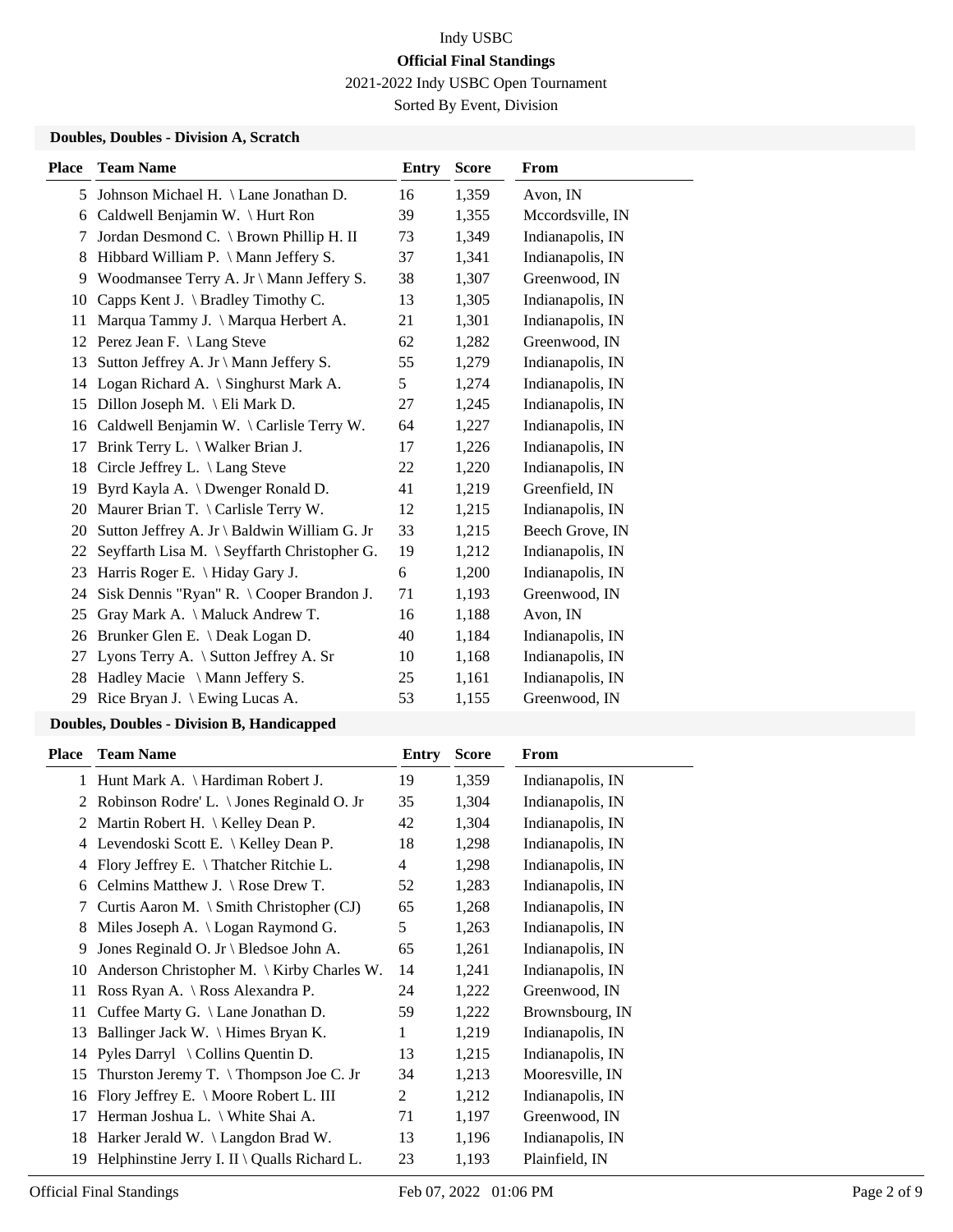2021-2022 Indy USBC Open Tournament

Sorted By Event, Division

## **Doubles, Doubles - Division B, Handicapped**

| <b>Place</b> Team Name                                                  | Entry | <b>Score</b> | From             |
|-------------------------------------------------------------------------|-------|--------------|------------------|
| 20 Myers Gregory E. \Tharp Douglas E.                                   | 11    | 1,192        | Indianapolis, IN |
| 21 Query Michael W. \ Davis Robert N.                                   | 23    | 1,189        | Plainfield, IN   |
| 22 Carr Donald L. II \ Baylor Gerald E. Sr                              | 47    | 1,186        | Mccordsville. IN |
| 23 Logan Daniel R. \ Logan Anthony A.                                   | 5     | 1,179        | Indianapolis, IN |
| 24 Holman Steven A. \ Epley John W.                                     | 14    | 1,178        | Indianapolis, IN |
| 25 Riddle Michael J. $\operatorname{\backslash}$ Cox Christopher (Kipp) | 72    | 1,177        | Greenwood. IN    |
| 26 Barnhart Randy A. \ Brunker Glen E.                                  | 25    | 1,170        | Indianapolis, IN |
| 27 Burkert Scott A. \ Burkert Ethan S.                                  | 7     | 1,155        | Pittsboro, IN    |
| 28 Luna Rachel N. \ Knight Malik A.                                     | 54    | 1,149        | Indianapolis, IN |
| 29 Herman Joshua L. \ Herman April S.                                   | 58    | 1,141        | Greenwood, IN    |
| 30 Cowper Von \ Brunker Glen E.                                         | 10    | 1.126        | Indianapolis, IN |

### **Doubles, Doubles - Division C, Handicapped**

| Place | <b>Team Name</b>                                  | <b>Entry</b> | <b>Score</b> | From             |
|-------|---------------------------------------------------|--------------|--------------|------------------|
| 1     | Jeffers Michael E. \ Barker Brandon S.            | 3            | 1,424        | Brownsburg, IN   |
| 2     | Manning Christopher R. \ Mills Elijah A.          | 67           | 1,408        | Fishers, IN      |
| 3     | Hall Bryan A. \ Metzger Donald D.                 | 56           | 1,377        | Indianapolis, IN |
| 4     | Moore Gary \ Jones William A.                     | 50           | 1,348        | Noblesville, IN  |
| 5     | McCleary Thomas W. \ Lahue Dale E.                | 69           | 1,342        | Indianapolis, IN |
| 6     | Bishop Dean \ Morris Johnny B.                    | 11           | 1,314        | Indianapolis, IN |
| 7     | Duff Jarrod O. \ Dwenger Ronald D.                | 68           | 1,308        | Fishers, IN      |
| 8     | Ellis Larry W. \ Shadday Brian K.                 | 16           | 1,300        | Avon, IN         |
| 9     | Paschal Derrick J. \ Garcia Danny D. Sr           | 7            | 1,274        | Pittsboro, IN    |
| 10    | Hite Kathleen M. \Cox Catherine S.                | 18           | 1,269        | Indianapolis, IN |
| 11    | Mockabee Miguel D. \ McCall Eric W.               | 8            | 1,253        | Indianapolis, IN |
| 12    | Ali Diana J. \ Wagner Carl F. Jr                  | 36           | 1,249        | Plainfield, IN   |
| 13    | Moore Jonathan R. \ Wells Zachary                 | 61           | 1,245        | Indianapolis, IN |
| 14    | Commons Mark D. \ Hendrickson Jimmy N. Jr 63      |              | 1,235        | Indianapolis, IN |
| 15    | Groce Catherine E. $\setminus$ Groce Michael J.   | 3            | 1,223        | Brownsburg, IN   |
|       | 16 Bechtel Thomas A. \ Starzynski Mark S.         | 70           | 1,213        | Brownsburg, IN   |
| 17    | Morris Elijah J. \ Brunker Glen E.                | 9            | 1,200        | Indianapolis, IN |
| 18    | Riddle Terri J. \ Riddle Michael J.               | 57           | 1,194        | Greenwood, IN    |
| 19    | Brownfield Nathan R. \ White Richard R.           | 29           | 1,174        | Danville, IN     |
| 20    | Bradley David A. \ Leaf Derrick D.                | 49           | 1,172        | Brownsburg, IN   |
| 21    | Claffey Dennis M. $\setminus$ Claffey Christopher | 32           | 1,159        | Brownburg, IN    |
| 22    | Warswick Doris E. \ Leaf Derrick D.               | 51           | 1,147        | Brownsburg, IN   |
| 23    | Warswick Doris E. \ Warswick David C.             | 31           | 1,135        | Brownsburg, IN   |
| 24    | Soots Eric R. \ Collins Charles E.                | 7            | 1,131        | Pittsboro, IN    |
| 25    | Buzzard Jack S. \ Harris Michael A. Sr            | 14           | 1,119        | Indianapolis, IN |
| 26    | Williams Leanne K. \ Williams Steven D.           | 12           | 1,101        | Indianapolis, IN |

### **Singles, Singles - Division A, Scratch**

| Place | Team Name               | Entry | Score | From             |
|-------|-------------------------|-------|-------|------------------|
|       | 1 Sisk Dennis "Ryan" R. | 71    | 762   | Greenwood, IN    |
|       | 2 White Shai A.         | 71    | 740   | Greenwood, IN    |
|       | 3 Capps Kent J.         | 13    | 717   | Indianapolis, IN |
|       | 4 Hurt Ron              | 39    | 715   | Mccordsville, IN |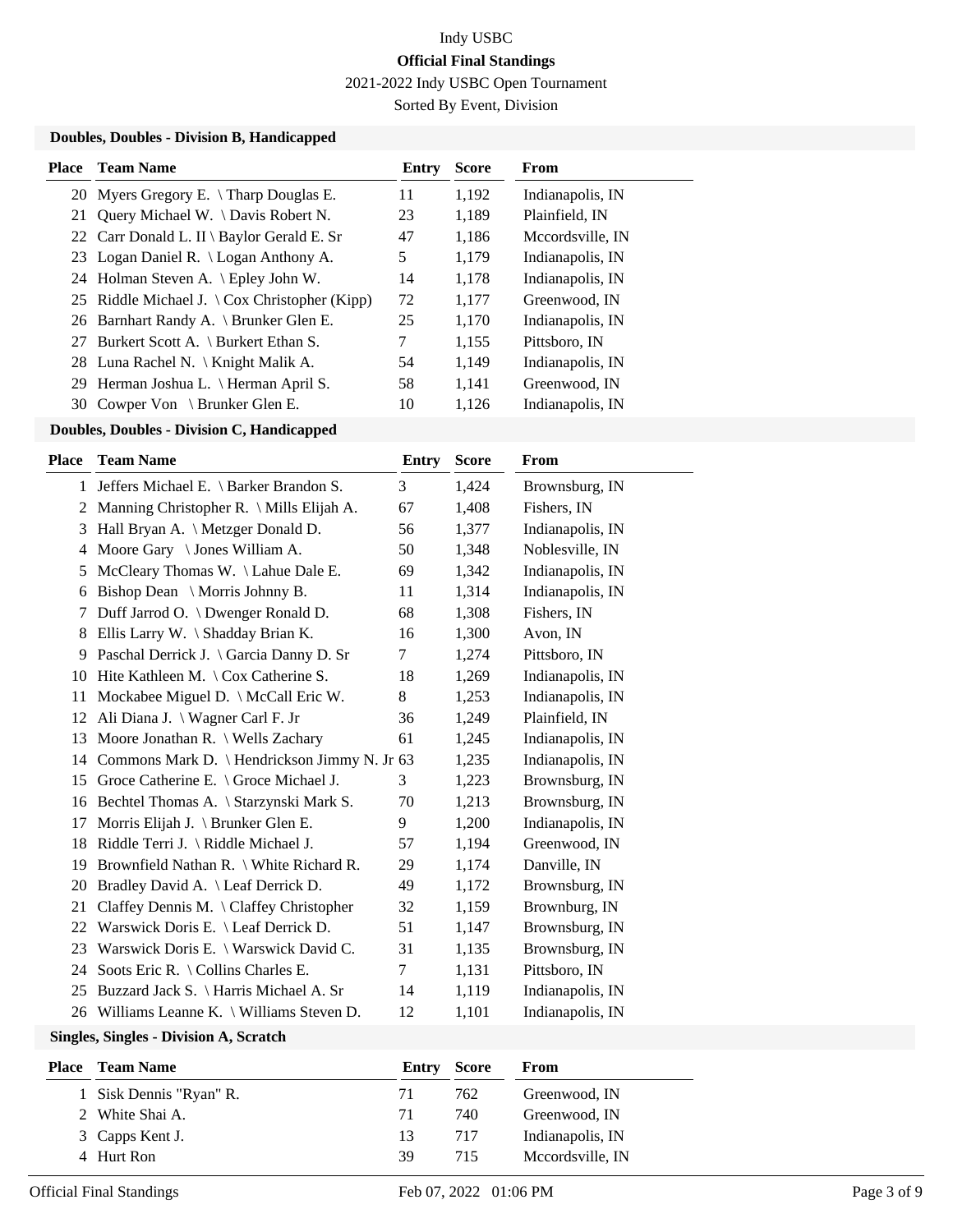2021-2022 Indy USBC Open Tournament

Sorted By Event, Division

## **Singles, Singles - Division A, Scratch**

| <b>Place</b> | <b>Team Name</b>         | <b>Entry</b>             | <b>Score</b> | From             |
|--------------|--------------------------|--------------------------|--------------|------------------|
| 4            | Brown Phillip H. II      | 73                       | 715          | Indianapolis, IN |
| 6            | Cooper Brandon J.        | 71                       | 708          | Greenwood, IN    |
| 7            | Marqua Herbert A.        | 21                       | 707          | Indianapolis, IN |
| 8            | Baldwin William G. Jr    | 33                       | 704          | Beech Grove, IN  |
| 9            | Mann Jeffery S.          | 55                       | 700          | Indianapolis, IN |
| 10           | Caldwell Benjamin W.     | 39                       | 696          | Mccordsville, IN |
| 11           | Storey William J.        | 66                       | 690          | Indianapolis, IN |
| 12           | Woodmansee Terry A. Jr   | 38                       | 687          | Greenwood, IN    |
| 13           | Thatcher Ritchie L.      | $\overline{\mathcal{L}}$ | 681          | Indianapolis, IN |
| 14           | Dwenger Ronald D.        | 30                       | 676          | Avon, IN         |
| 15           | Jordan Desmond C.        | 73                       | 673          | Indianapolis, IN |
| 16           | Eli Mark D.              | 27                       | 672          | Indianapolis, IN |
| 17           | Johnson Jason T.         | 66                       | 666          | Indianapolis, IN |
| 18           | Bledsoe John A.          | 65                       | 657          | Indianapolis, IN |
| 19           | Perez Jean F.            | 62                       | 653          | Greenwood, IN    |
| 20           | Lane Jonathan D.         | 16                       | 652          | Avon, IN         |
| 21           | Carlisle Terry W.        | 12                       | 650          | Indianapolis, IN |
| 22           | Hurt Ron                 | 30                       | 648          | Avon, IN         |
| 23           | Logan Raymond G.         | 5                        | 645          | Indianapolis, IN |
| 24           | Carlisle Terry W.        | 26                       | 640          | Indianapolis, IN |
| 25           | Caldwell Benjamin W.     | 64                       | 638          | Indianapolis, IN |
| 26           | Walker Brian J.          | 17                       | 636          | Indianapolis, IN |
| 27           | Singhurst Mark A.        | 5                        | 635          | Indianapolis, IN |
| 28           | Sutton Jeffrey A. Jr     | 33                       | 632          | Beech Grove, IN  |
| 29           | Mann Jeffery S.          | 25                       | 630          | Indianapolis, IN |
| 30           | Sutton Jeffrey A. Sr     | 10                       | 627          | Indianapolis, IN |
| 31           | Caldwell Benjamin W.     | 30                       | 622          | Avon, IN         |
| 32           | Dillon Joseph M.         | 27                       | 620          | Indianapolis, IN |
| 33           | Deak Logan D.            | 40                       | 618          | Indianapolis, IN |
| 34           | Knight Malik A.          | 54                       | 611          | Indianapolis, IN |
| 35           | Dwenger Ronald D.        | 41                       | 610          | Greenfield, IN   |
|              | 36 Moore Robert L. III   | $\overline{c}$           | 609          | Indianapolis, IN |
| 37           | Dwenger Ronald D.        | 68                       | 601          | Fishers, IN      |
| 38           | Cook Jimmy L. II         | 26                       | 598          | Indianapolis, IN |
| 39           | Lundsford Michael T. Jr  | 30                       | 596          | Avon, IN         |
| 40           | Seyffarth Christopher G. | 19                       | 589          | Indianapolis, IN |
| 41           | Johnson Michael H.       | 16                       | 585          | Avon, IN         |
| 42           | Lang Steve               | 62                       | 583          | Greenwood, IN    |
| 43           | Mann Jeffery S.          | 38                       | 579          | Greenwood, IN    |
| 44           | Curtis Aaron M.          | 65                       | 577          | Indianapolis, IN |
| 45           | Leaf Derrick D.          | 51                       | 574          | Brownsburg, IN   |
| 45           | Bradley Timothy C.       | 13                       | 574          | Indianapolis, IN |
| 47           | Hibbard William P.       | 37                       | 571          | Indianapolis, IN |
| 47           | Lane Jonathan D.         | 59                       | 571          | Brownsbourg, IN  |
| 49           | Harris Roger E.          | 6                        | 569          | Indianapolis, IN |
| 50           | Ewing Lucas A.           | 53                       | 567          | Greenwood, IN    |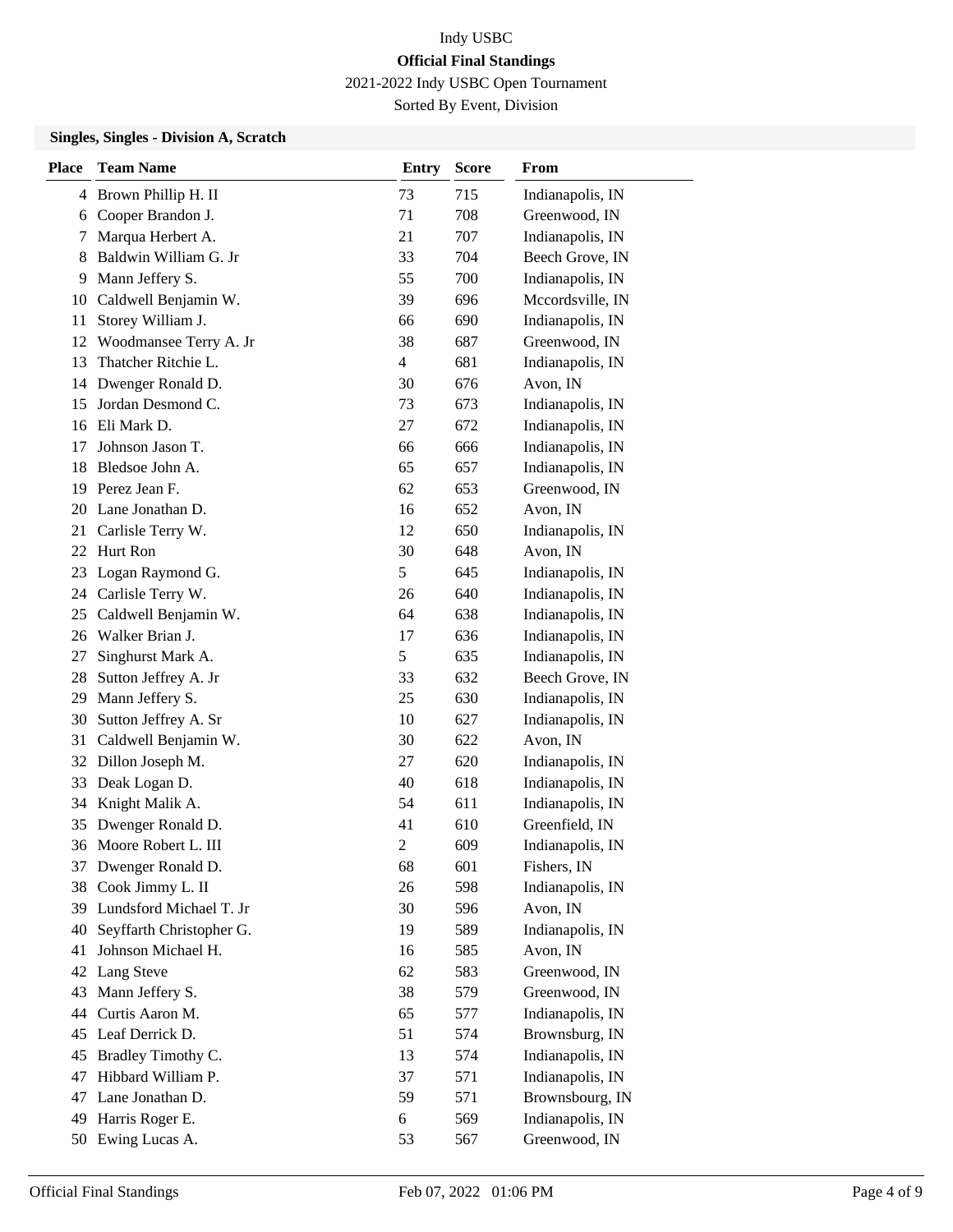2021-2022 Indy USBC Open Tournament

Sorted By Event, Division

## **Singles, Singles - Division A, Scratch**

| Place | Team Name               | Entry | <b>Score</b> | From             |
|-------|-------------------------|-------|--------------|------------------|
|       | 50 Byrd Kayla A.        | 41    | 567          | Greenfield, IN   |
|       | 52 Sutton Jeffrey A. Jr | 55    | 566          | Indianapolis, IN |
|       | 53 Carlisle Terry W.    | 64    | 558          | Indianapolis, IN |
|       | 54 Mann Jeffery S.      | 37    | 557          | Indianapolis, IN |
|       | 55 Leaf Derrick D.      | 49    | 554          | Brownsburg, IN   |
|       | 56 Maluck Andrew T.     | 16    | 553          | Avon, IN         |
|       | 57 Lang Steve           | 22    | 547          | Indianapolis, IN |
|       | 58 Query Michael W.     | 23    | 526          | Plainfield, IN   |
|       | 59 Collins Charles E.   | 7     | 460          | Pittsboro, IN    |

### **Singles, Singles - Division B, Handicapped**

| Place | <b>Team Name</b>        | <b>Entry</b> | <b>Score</b> | From             |
|-------|-------------------------|--------------|--------------|------------------|
| 1     | Smith Christopher (CJ)  | 65           | 797          | Indianapolis, IN |
| 2     | McCall Eric W.          | 8            | 773          | Indianapolis, IN |
| 3     | Wells Zachary           | 61           | 749          | Indianapolis, IN |
| 4     | Mills Elijah A.         | 67           | 748          | Fishers, IN      |
| 5     | Circle Jeffrey L.       | 22           | 733          | Indianapolis, IN |
| 6     | Jones William A.        | 50           | 728          | Noblesville, IN  |
| 7     | Hall Bryan A.           | 56           | 727          | Indianapolis, IN |
| 8     | Hendrickson Jimmy N. Jr | 63           | 715          | Indianapolis, IN |
| 9     | Herman Joshua L.        | 58           | 696          | Greenwood, IN    |
| 10    | Ellis Larry W.          | 16           | 694          | Avon, IN         |
| 11    | Kelley Dean P.          | 18           | 690          | Indianapolis, IN |
| 12    | Barker Brandon S.       | 3            | 688          | Brownsburg, IN   |
| 13    | Kelley Dean P.          | 42           | 687          | Indianapolis, IN |
| 14    | Metzger Donald D.       | 56           | 686          | Indianapolis, IN |
| 15    | Moore Gary              | 50           | 685          | Noblesville, IN  |
| 16    | Levendoski Scott E.     | 18           | 664          | Indianapolis, IN |
| 17    | Anderson Christopher M. | 14           | 660          | Indianapolis, IN |
| 17    | Brunker Glen E.         | 10           | 660          | Indianapolis, IN |
| 19    | Herman April S.         | 58           | 657          | Greenwood, IN    |
| 20    | Cox Christopher (Kipp)  | 72           | 655          | Greenwood, IN    |
| 20    | Cox Catherine S.        | 18           | 655          | Indianapolis, IN |
| 22    | Harker Jerald W.        | 13           | 653          | Indianapolis, IN |
| 23    | Brunker Glen E.         | 25           | 652          | Indianapolis, IN |
| 24    | Morris Johnny B.        | 11           | 651          | Indianapolis, IN |
| 24    | Hiday Gary J.           | 6            | 651          | Indianapolis, IN |
| 26    | Shadday Brian K.        | 16           | 648          | Avon, IN         |
| 27    | Myers Gregory E.        | 11           | 643          | Indianapolis, IN |
| 28    | Collins Quentin D.      | 13           | 642          | Indianapolis, IN |
| 29    | Martin Robert H.        | 42           | 641          | Indianapolis, IN |
| 30    | Pyles Darryl            | 13           | 640          | Indianapolis, IN |
| 30    | Herman Joshua L.        | 71           | 640          | Greenwood, IN    |
| 32    | Rice Bryan J.           | 53           | 639          | Greenwood, IN    |
| 33    | Baylor Gerald E. Sr     | 47           | 638          | Mccordsville, IN |
| 33    | Williams Steven D.      | 12           | 638          | Indianapolis, IN |
| 35    | Robinson Rodre' L.      | 35           | 636          | Indianapolis, IN |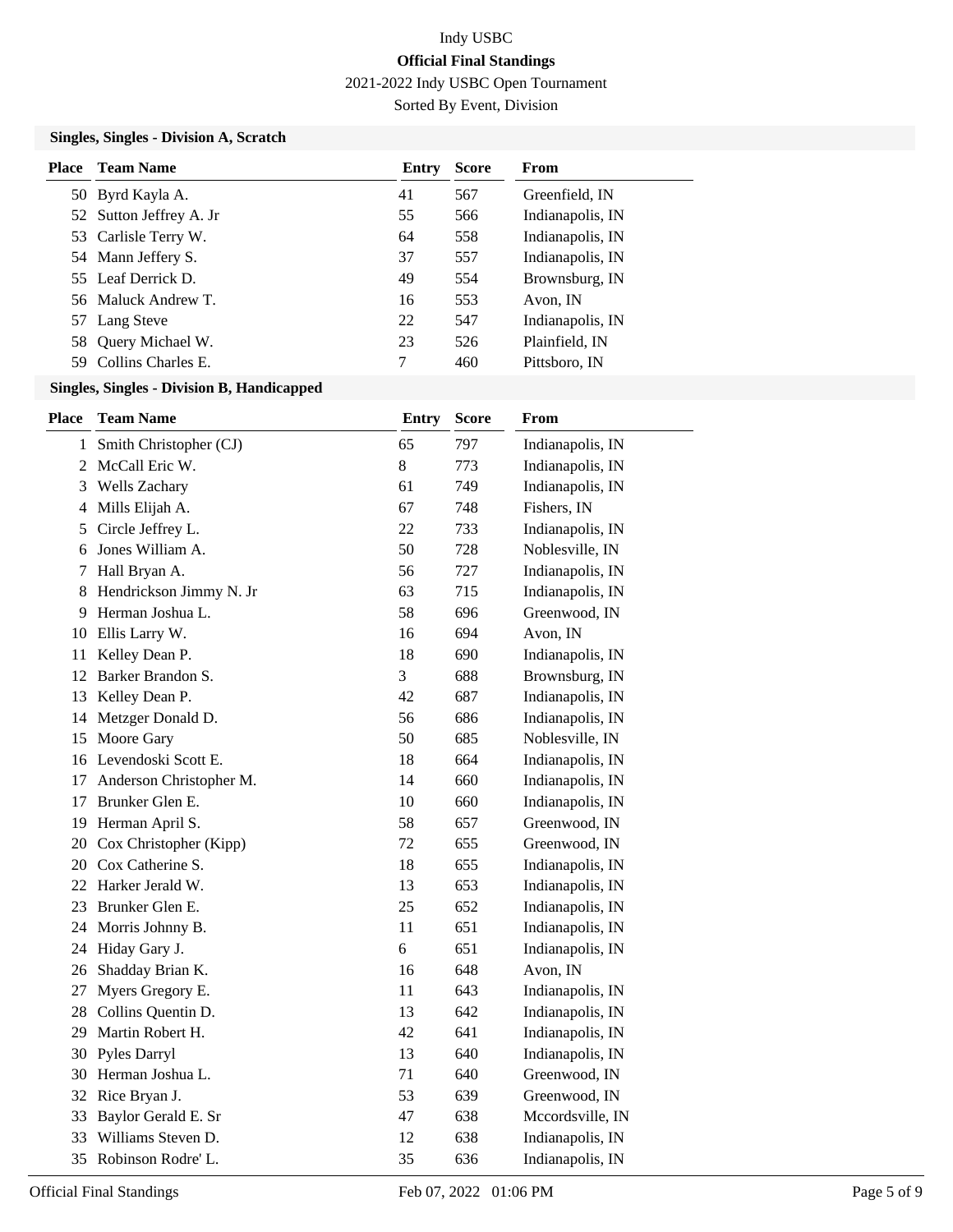2021-2022 Indy USBC Open Tournament

Sorted By Event, Division

### **Singles, Singles - Division B, Handicapped**

| <b>Place</b> | <b>Team Name</b>         | <b>Entry</b>     | <b>Score</b> | From             |
|--------------|--------------------------|------------------|--------------|------------------|
| 35           | Brink Terry L.           | 17               | 636          | Indianapolis, IN |
| 37           | Bechtel Thomas A.        | 70               | 635          | Brownsburg, IN   |
| 38           | Tharp Douglas E.         | 11               | 634          | Indianapolis, IN |
| 39           | Riddle Michael J.        | 57               | 632          | Greenwood, IN    |
| 40           | Celmins Matthew J.       | 52               | 630          | Indianapolis, IN |
| 41           | Ballinger Jack W.        | 1                | 629          | Indianapolis, IN |
| 42           | Jones Reginald O. Jr     | 65               | 626          | Indianapolis, IN |
| 43           | Jones Reginald O. Jr     | 35               | 624          | Indianapolis, IN |
| 44           | Flory Jeffrey E.         | $\boldsymbol{2}$ | 621          | Indianapolis, IN |
| 45           | Carr Donald L. II        | 47               | 619          | Mccordsville, IN |
| 45           | Kirby Charles W.         | 14               | 619          | Indianapolis, IN |
| 47           | Maurer Brian T.          | 12               | 615          | Indianapolis, IN |
| 48           | Wagner Carl F. Jr        | 36               | 613          | Plainfield, IN   |
| 48           | Riddle Michael J.        | 72               | 613          | Greenwood, IN    |
| 48           | Brunker Glen E.          | $\overline{9}$   | 613          | Indianapolis, IN |
| 48           | Flory Jeffrey E.         | $\overline{4}$   | 613          | Indianapolis, IN |
| 52           | Holman Steven A.         | 14               | 608          | Indianapolis, IN |
| 53           | Brunker Glen E.          | 40               | 605          | Indianapolis, IN |
| 54           | Hunt Mark A.             | 19               | 603          | Indianapolis, IN |
| 54           | Davis Robert N.          | 23               | 603          | Plainfield, IN   |
| 56           | Logan Richard A.         | 5                | 601          | Indianapolis, IN |
| 57           | Cowper Von               | 10               | 598          | Indianapolis, IN |
| 58           | Miles Joseph A.          | 5                | 597          | Indianapolis, IN |
| 59           | Moore Jonathan R.        | 61               | 593          | Indianapolis, IN |
| 60           | Ross Alexandra P.        | 24               | 592          | Greenwood, IN    |
| 61           | Thurston Jeremy T.       | 34               | 588          | Mooresville, IN  |
| 62           | <b>Hadley Macie</b>      | 25               | 587          | Indianapolis, IN |
| 63           | Claffey Christopher      | 32               | 584          | Brownburg, IN    |
| 63           | Langdon Brad W.          | 13               | 584          | Indianapolis, IN |
| 65           | Groce Michael J.         | 3                | 583          | Brownsburg, IN   |
| 66           | Marqua Tammy J.          | 21               | 582          | Indianapolis, IN |
| 67           | Logan Daniel R.          | 5                | 580          | Indianapolis, IN |
| 68           | Ross Ryan A.             | 24               | 579          | Greenwood, IN    |
| 69           | Helphinstine Jerry I. II | 23               | 577          | Plainfield, IN   |
| 70           | Himes Bryan K.           | 1                | 576          | Indianapolis, IN |
| 71           | Burkert Scott A.         | $\tau$           | 575          | Pittsboro, IN    |
| 72           | Rose Drew T.             | 52               | 574          | Indianapolis, IN |
| 73           | Harris Michael A. Sr     | 14               | 571          | Indianapolis, IN |
| 74           | Logan Anthony A.         | 5                | 568          | Indianapolis, IN |
| 75           | Thompson Joe C. Jr       | 34               | 566          | Mooresville, IN  |
| 76           | White Richard R.         | 29               | 565          | Danville, IN     |
| 77           | Qualls Richard L.        | 23               | 564          | Plainfield, IN   |
| 78           | Lyons Terry A.           | 10               | 560          | Indianapolis, IN |
| 79           | Epley John W.            | 14               | 549          | Indianapolis, IN |
| 80           | Buzzard Jack S.          | 14               | 545          | Indianapolis, IN |
| 81           | Hardiman Robert J.       | 19               | 526          | Indianapolis, IN |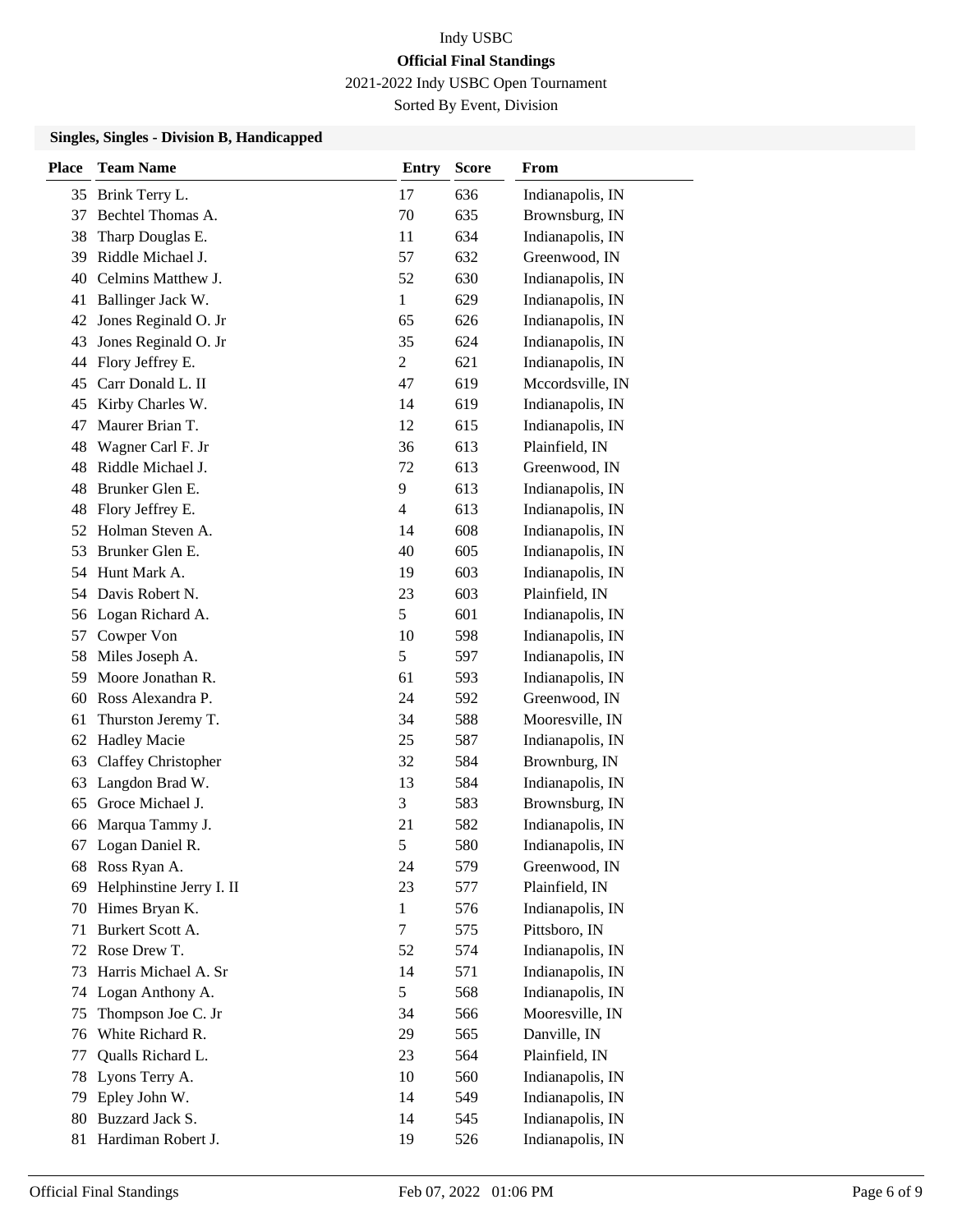2021-2022 Indy USBC Open Tournament

Sorted By Event, Division

## **Singles, Singles - Division B, Handicapped**

| <b>Place</b> | <b>Team Name</b>     |    | <b>Entry Score</b> | From             |
|--------------|----------------------|----|--------------------|------------------|
|              | 82 Gray Mark A.      | 16 | 524                | Avon. IN         |
|              | 83 Seyffarth Lisa M. | 19 | 518                | Indianapolis, IN |
|              | 84 Burkert Ethan S.  |    | 497                | Pittsboro, IN    |
|              | 85 Barnhart Randy A. | 25 | 492                | Indianapolis, IN |

## **Singles, Singles - Division C, Handicapped**

| <b>Place</b> | <b>Team Name</b>       | <b>Entry</b> | <b>Score</b> | From             |
|--------------|------------------------|--------------|--------------|------------------|
| 1            | Luna Rachel N.         | 54           | 737          | Indianapolis, IN |
| 2            | Hite Kathleen M.       | 18           | 696          | Indianapolis, IN |
| 3            | Mockabee Miguel D.     | 8            | 690          | Indianapolis, IN |
| 4            | Morris Elijah J.       | 9            | 667          | Indianapolis, IN |
| 5            | Jeffers Michael E.     | 3            | 665          | Brownsburg, IN   |
| 6            | Lahue Dale E.          | 69           | 660          | Indianapolis, IN |
| 7            | Starzynski Mark S.     | 70           | 659          | Brownsburg, IN   |
| 8            | Paschal Derrick J.     | 7            | 658          | Pittsboro, IN    |
| 9            | Brownfield Nathan R.   | 29           | 654          | Danville, IN     |
| 10           | Manning Christopher R. | 67           | 651          | Fishers, IN      |
| 11           | McCleary Thomas W.     | 69           | 647          | Indianapolis, IN |
| 12           | Riddle Terri J.        | 57           | 643          | Greenwood, IN    |
| 13           | Bradley David A.       | 49           | 631          | Brownsburg, IN   |
| 13           | <b>Bishop Dean</b>     | 11           | 631          | Indianapolis, IN |
| 15           | Groce Catherine E.     | 3            | 616          | Brownsburg, IN   |
| 16           | Ali Diana J.           | 36           | 608          | Plainfield, IN   |
| 17           | Commons Mark D.        | 63           | 606          | Indianapolis, IN |
| 18           | Duff Jarrod O.         | 68           | 604          | Fishers, IN      |
| 19           | Claffey Dennis M.      | 32           | 597          | Brownburg, IN    |
| 20           | Garcia Danny D. Sr     | 7            | 588          | Pittsboro, IN    |
| 21           | Warswick Doris E.      | 31           | 583          | Brownsburg, IN   |
| 21           | Warswick Doris E.      | 51           | 583          | Brownsburg, IN   |
| 23           | Warswick David C.      | 31           | 574          | Brownsburg, IN   |
| 24           | Williams Leanne K.     | 12           | 565          | Indianapolis, IN |
| 25           | Soots Eric R.          | 7            | 559          | Pittsboro, IN    |
| 26           | Cuffee Marty G.        | 59           | 533          | Brownsbourg, IN  |

## **All Events, All Events - Division A, Scratch**

| Place | <b>Team Name</b>        | Entry | <b>Score</b> | <b>From</b>      |
|-------|-------------------------|-------|--------------|------------------|
|       | 1 Caldwell Benjamin W.  | 39    | 2,092        | Mccordsville, IN |
| 2     | Marqua Herbert A.       | 21    | 2,081        | Indianapolis, IN |
|       | 3 Lane Jonathan D.      | 16    | 2,080        | Avon, IN         |
| 4     | Cooper Brandon J.       | 58    | 2,050        | Greenwood, IN    |
| 5.    | Hurt Ron                | 30    | 2,039        | Avon, IN         |
| 6     | Storey William J.       | 66    | 2,026        | Indianapolis, IN |
|       | Johnson Jason T.        | 66    | 2,011        | Indianapolis, IN |
| 8.    | Lundsford Michael T. Jr | 30    | 2,004        | Avon, IN         |
| 9     | Cook Jimmy L. II        | 26    | 1,995        | Indianapolis, IN |
| 10    | Carlisle Terry W.       | 26    | 1,982        | Indianapolis, IN |
| 11    | Logan Raymond G.        | 5     | 1,980        | Indianapolis, IN |
|       |                         |       |              |                  |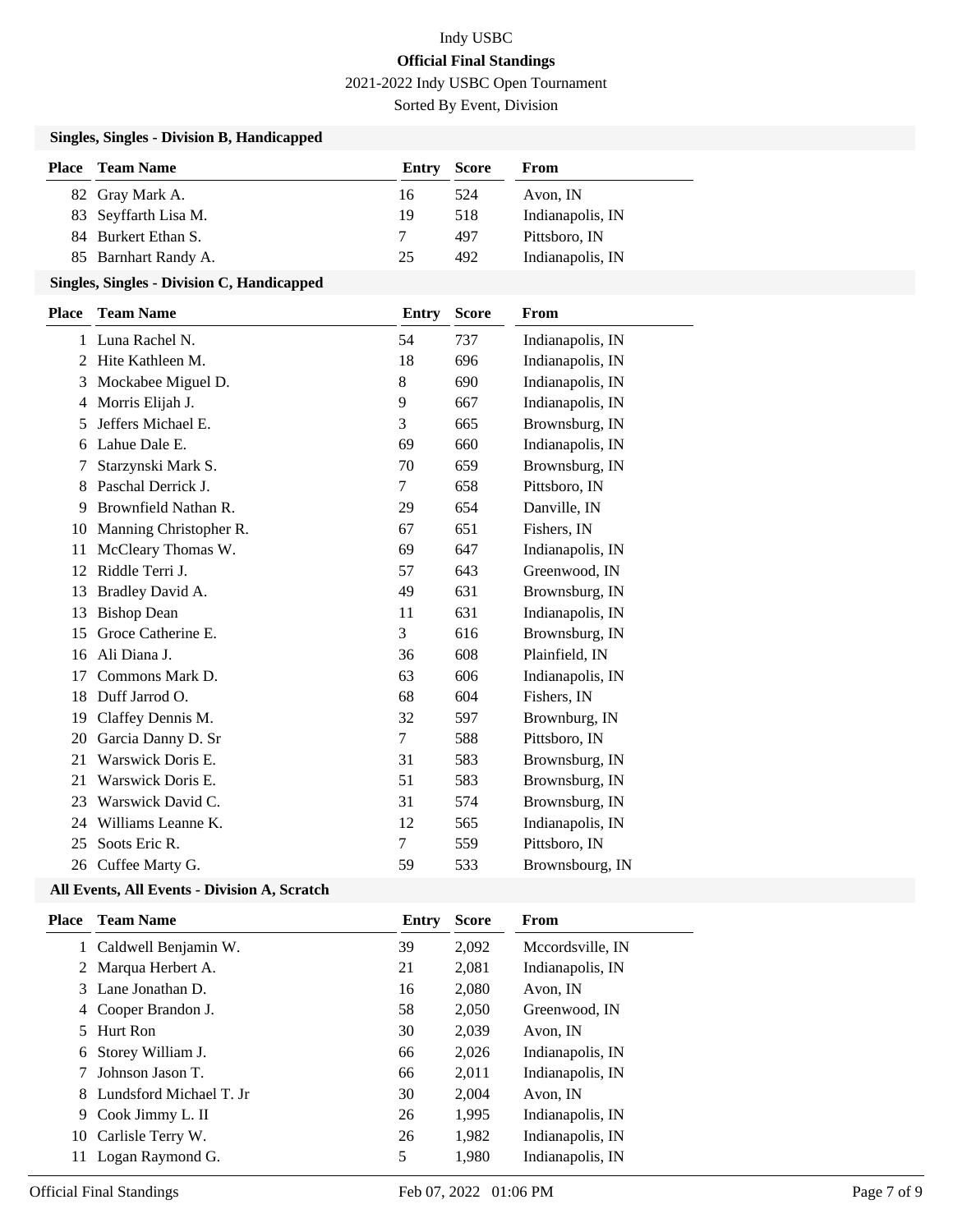2021-2022 Indy USBC Open Tournament

Sorted By Event, Division

## **All Events, All Events - Division A, Scratch**

| <b>Place</b> | <b>Team Name</b>         | Entry | <b>Score</b> | From             |
|--------------|--------------------------|-------|--------------|------------------|
| 12           | Sisk Dennis "Ryan" R.    | 71    | 1,976        | Greenwood, IN    |
| 13           | Bledsoe John A.          | 65    | 1,972        | Indianapolis, IN |
| 14           | Eli Mark D.              | 26    | 1,959        | Indianapolis, IN |
| 15           | Singhurst Mark A.        | 6     | 1,948        | Indianapolis, IN |
| 16           | White Shai A.            | 71    | 1,944        | Greenwood, IN    |
| 17           | Mann Jeffery S.          | 25    | 1,943        | Indianapolis, IN |
| 18           | Dwenger Ronald D.        | 30    | 1,942        | Avon, IN         |
| 19           | Seyffarth Christopher G. | 19    | 1,887        | Indianapolis, IN |
| 20           | Moore Robert L. III      | 46    | 1,886        | Indianapolis, IN |
| 21           | Dillon Joseph M.         | 10    | 1,881        | Indianapolis, IN |
| 22           | Deak Logan D.            | 25    | 1,855        | Indianapolis, IN |
| 23           | Hibbard William P.       | 37    | 1,849        | Indianapolis, IN |
| 24           | Sutton Jeffrey A. Sr     | 10    | 1,837        | Indianapolis, IN |
| 25           | Byrd Kayla A.            | 30    | 1,815        | Avon, IN         |
| 26           | Maluck Andrew T.         | 16    | 1,812        | Avon, IN         |
| 27           | Lang Steve               | 22    | 1,791        | Indianapolis, IN |
| 28           | Johnson Michael H.       | 16    | 1,787        | Avon, IN         |
| 29           | Harris Roger E.          | 6     | 1,784        | Indianapolis, IN |
| 30           | Walker Brian J.          | 17    | 1,777        | Indianapolis, IN |
| 31           | Bradley Timothy C.       | 13    | 1,754        | Indianapolis, IN |
| 32           | Query Michael W.         | 23    | 1,701        | Plainfield, IN   |
| 33           | Capps Kent J.            | 14    | 1,447        | Indianapolis, IN |

### **All Events, All Events - Division B, Handicapped**

| <b>Place</b> | <b>Team Name</b>     | Entry | <b>Score</b> | From             |
|--------------|----------------------|-------|--------------|------------------|
| 1            | Barker Brandon S.    | 3     | 2,101        | Brownsburg, IN   |
| 2            | Metzger Donald D.    | 60    | 2,036        | Indianapolis, IN |
| 3            | Hall Bryan A.        | 60    | 2,019        | Indianapolis, IN |
| 4            | Kelley Dean P.       | 18    | 2,013        | Indianapolis, IN |
| 5            | Circle Jeffrey L.    | 22    | 2,006        | Indianapolis, IN |
| 6            | Martin Robert H.     | 48    | 1,997        | Indianapolis, IN |
| 7            | Levendoski Scott E.  | 18    | 1,948        | Indianapolis, IN |
| 8            | Hunt Mark A.         | 19    | 1,930        | Indianapolis, IN |
| 9            | Pyles Darryl         | 13    | 1,926        | Indianapolis, IN |
| 10           | McCall Eric W.       | 8     | 1,925        | Indianapolis, IN |
| 11           | Myers Gregory E.     | 11    | 1,921        | Indianapolis, IN |
| 12           | Cox Catherine S.     | 18    | 1,920        | Indianapolis, IN |
| 13           | Herman April S.      | 58    | 1,916        | Greenwood, IN    |
| 14           | Harker Jerald W.     | 11    | 1,914        | Indianapolis, IN |
| 15           | Robinson Rodre' L.   | 35    | 1,900        | Indianapolis, IN |
| 16           | Collins Quentin D.   | 13    | 1,898        | Indianapolis, IN |
| 17           | Tharp Douglas E.     | 11    | 1,891        | Indianapolis, IN |
| 18           | Davis Robert N.      | 23    | 1,890        | Plainfield, IN   |
| 19           | Maurer Brian T.      | 12    | 1,888        | Indianapolis, IN |
| 20           | Logan Richard A.     | 5     | 1,884        | Indianapolis, IN |
| 21           | Jones Reginald O. Jr | 35    | 1,871        | Indianapolis, IN |
| 22           | Kirby Charles W.     | 14    | 1,870        | Indianapolis, IN |
|              |                      |       |              |                  |